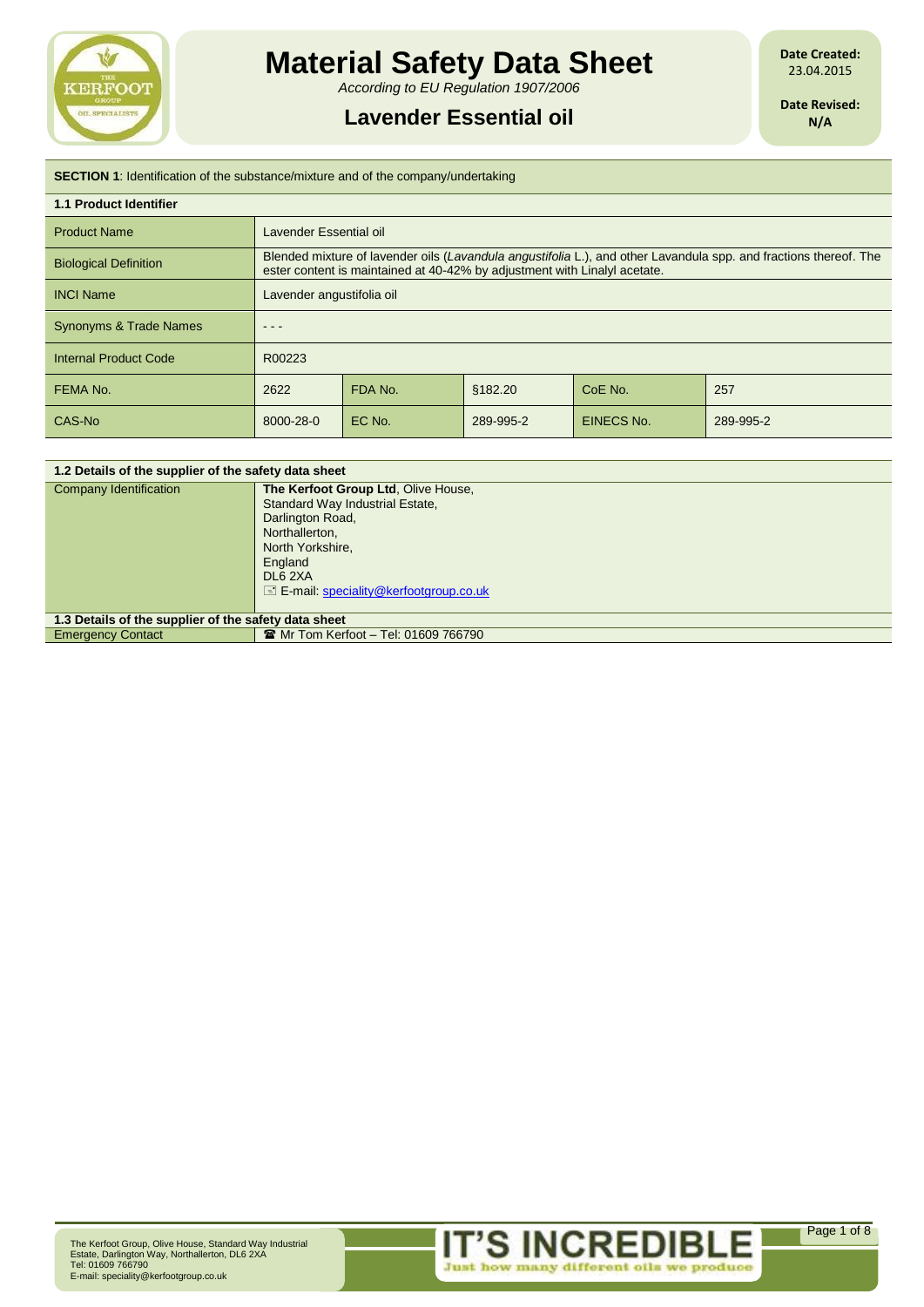# **Material Safety Data Sheet**

*According to EU Regulation 1907/2006*

## **Lavender Essential oil**

**Date Created:** 23.04.2015

**Date Revised: N/A**

| <b>SECTION 2: Hazards identification</b>       |                                                                                  |  |  |  |
|------------------------------------------------|----------------------------------------------------------------------------------|--|--|--|
| 2.1 Classification of the substance or mixture |                                                                                  |  |  |  |
| Classification (67/548/EEC)                    | Xn: R38-52/53-65, S62                                                            |  |  |  |
| Classification (EU 1272/2008)                  | UN-GHS: FL 4, AH 1, SCI 2, EDI 2A, EH A2,C2<br>EU-CLP: AH 1, SCI 2, EDI 2A EH 2, |  |  |  |
|                                                |                                                                                  |  |  |  |

### **2.2 Label elements**

Label in accordance with Regulation (EC) No 1272/2008

| <b>GHS Label:</b>                                                               | GHS07<br>GHS09                                                                                                                                                                                                                                                  |  |  |
|---------------------------------------------------------------------------------|-----------------------------------------------------------------------------------------------------------------------------------------------------------------------------------------------------------------------------------------------------------------|--|--|
| Signal word:                                                                    | Danger                                                                                                                                                                                                                                                          |  |  |
| Contains                                                                        | Linalool, linalyl acetate, limonene, eucalyptol, camphor                                                                                                                                                                                                        |  |  |
| <b>Hazard Statements:</b>                                                       | H304 May be fatal if swallowed and enters airways<br><b>H315 Causes skin irritation</b><br>H317 May cause an allergic skin reaction<br>H319 Causes serious eye irritation<br>H411 Toxic to aquatic life with long-lasting effects.                              |  |  |
| <b>Precautionary Statements:</b>                                                | P301/310 IF SWALLOWED: Immediately call a POISON CENTER or doctor/physician.<br>P331 Do NOT induce vomiting<br>P305/351/338 IF IN EYES: Rinse cautiously with water for several minutes. Remove contact lenses, if present<br>and easy to do. Continue rinsing. |  |  |
| <b>Supplementary Precautionary</b><br>Statements:                               |                                                                                                                                                                                                                                                                 |  |  |
| Risk phrases and Safety phrases in full refer to Section 16 – Other Information |                                                                                                                                                                                                                                                                 |  |  |

**2.3 Other hazards** Adverse physio-chemical properties Combustible but will not self-ignite Adverse effects on human health Can cause serious skin and eye irritation

#### **SECTION 3: Composition/information on ingredients**

### **3.1 Substances**

40-42%+ Linalyl acetate UN-GHS: EDI 2A,EH A2, SCI 2

- < 50% Linalool UN-GHS: EDI 2A, EH A2, SCI 2
- < 10% Limonene UN-GHS: SCI 2; SS 1; EH A1,C1
- < 2.5% Eucalyptol UN-GHS: ATO 5(2500); SC I3
- < 2.5% Camphor UN-GHS: ATO 5(4900); ATI 4(1,5m); SCI 3; STO-SE2; EH A3

#### **3.2 Mixtures**

| <b>3.2 MIXTURES</b> |         |  |
|---------------------|---------|--|
| <b>EU INCI</b>      | US INCI |  |
| N/A                 | N/A     |  |